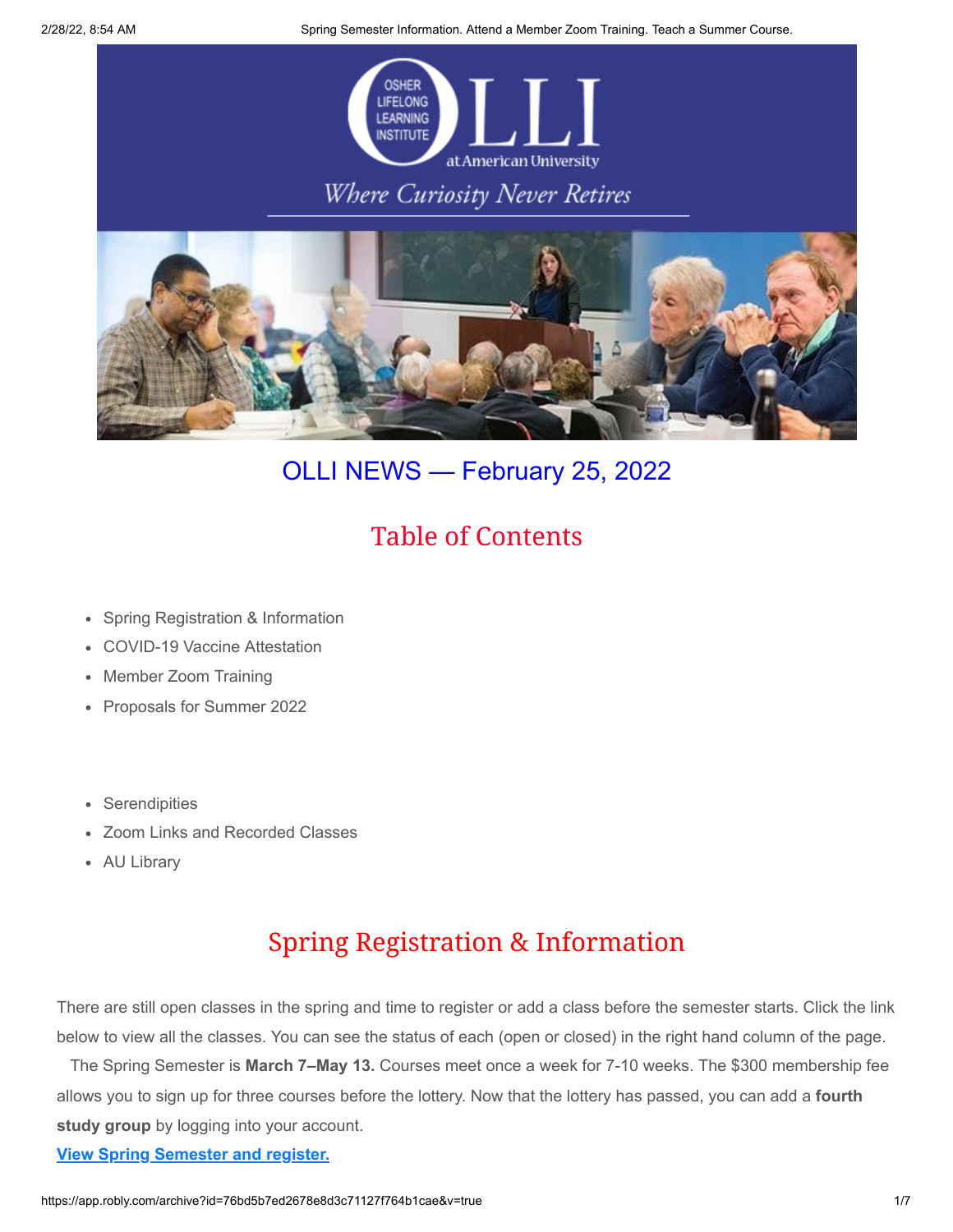#### **Catalog Changes**

Registering online is the easiest way to be sure of the format of your selected classes. There have been quite a few changes since the catalog was published, mostly related to class format, and these changes are reflected in real[time in the online registration section of the website. You can also go to the](https://www.olli-dc.org/feb_spring_catalog_changes) **February and Spring 2022 Catalog Changes** page to view a current list of changes.

### **Spring Covid Protocols**

OLLI at AU is adhering to the following Covid-related protocols for the spring semester:

- To attend any in-person OLLI class or function, members must be fully vaccinated and boosted, unless granted certain medical or religious exemptions;
- To attend any in-person OLLI class or function, members must submit a brief OLLI attestation form stating he/she has been fully vaccinated and boosted, unless granted certain medical or religious exemptions. The online form will be sent via email before the first week of classes to anyone registered to take a class inperson;
- All members must wear an N95, KN95, or KF94 mask when in the building, a classroom, or the OLLI office;
- Classrooms will be at regular capacity; and
- Any person exhibiting any Covid-related symptoms will be asked to stay home.

### **Spring Books**

Below is a list of spring semester books that are either pay to order or not available at Politics and Prose:

**200:** *Making Peace With Conflict* - Pay to Order

- **260:** *The Great War and Death of God* Pay to Order
- *275: Both Sides Now* NOT AVAILABLE
- **475:** *Weekly Morbidity* NOT AVAILABLE
- **620:** *Racconti Romani* NOT AVAILABLE
- **630:** *The Christmas Books Vol 1* NOT AVAILABLE, (but Christmas Carol newer editions are in stock)
- **631:** *The Cocktail Hour* Pay to Order (different edition than what SGL requested, which is not in print) *Painting Churches* - Pay to Order

# *Unavoidable Disappearance of Tom Durnin* - NOT AVAILABLE

**645:** *The Gate of Angels* - NOT AVAILABLE

*Galatea 2.2* - Pay to Order

**699:** *Dear Diego* - NOT AVAILABLE

# COVID-19 Vaccine Attestation

Taking or teaching a class in-person? Check your email next week for a digital form from DocuSign to attest that you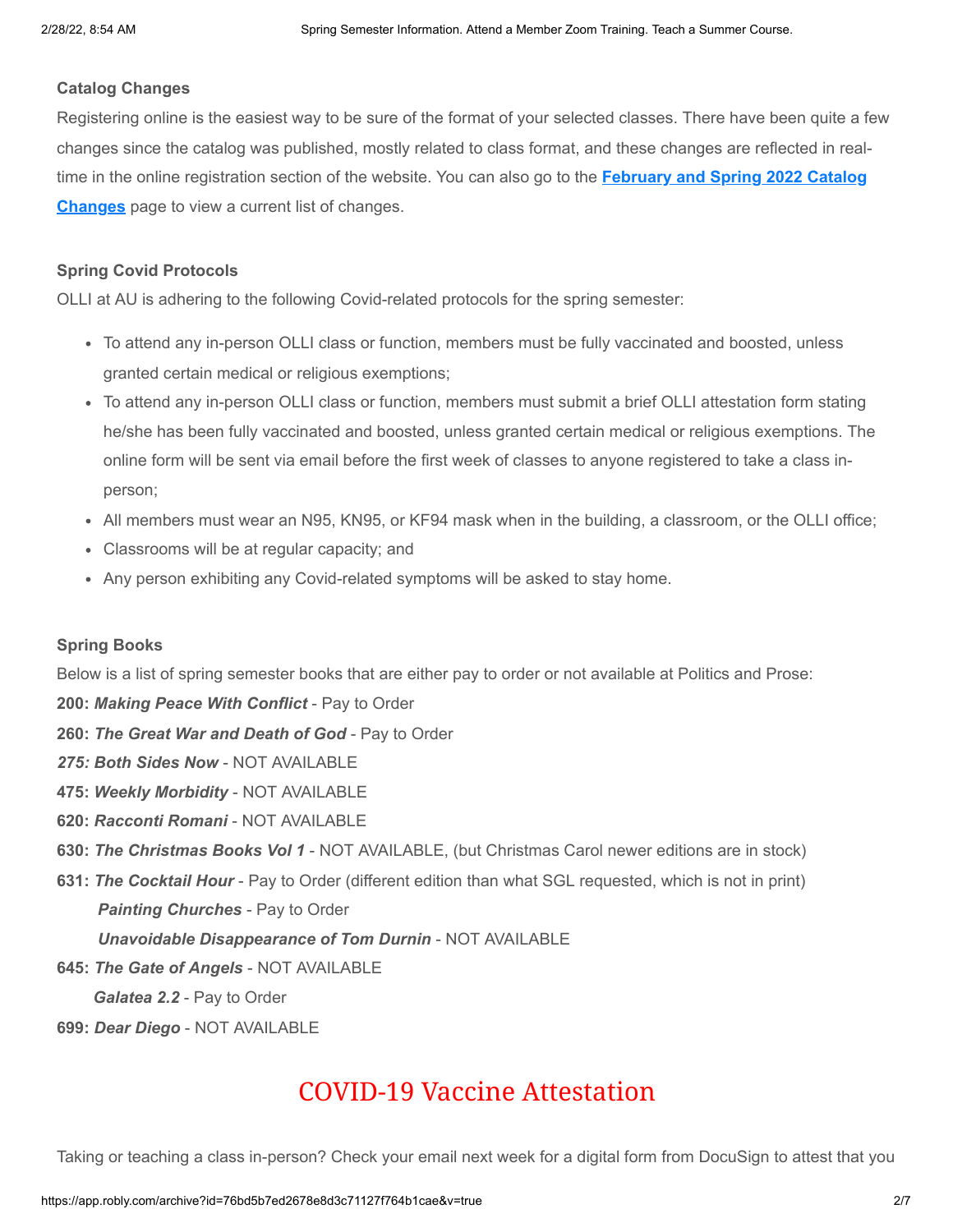are fully vaccinated and boosted against COVID-19. You do not need to enroll in DocuSign. Just press the yellow "Review Document" button, type your name as a signature, and submit it. Please fill out the form before classes begin and thank you in advance!

# Member Zoom Training

**Wednesday, March 2 12:00 PM Online Via Zoom**

### **[Register](https://olli-dc.org/events/OllimembertrainingMar2)**

Attend the upcoming Zoom member training to prepare to take online classes. Learn how to use Zoom in an OLLI class:

- Navigating the controls
- Speaker view vs. Gallery view
- How SGLs will manage discussions and Q&A
- Zoom tips
- Etiquette for Zoom
- Learn how to get your class Zoom link from the OLLI website

# Proposals for Summer 2022



# **June and July Study Group Proposals**

https://app.robly.com/archive?id=76bd5b7ed2678e8d3c71127f764b1cae&v=true 3/7 The OLLI office is now accepting study group proposals (to teach a class) for both of the upcoming summer sessions. We welcome proposals from both new and veteran Study Group Leaders. For more information about being an SGL at OLLI, please visit **[Become A Study Group Leader](https://olli-dc.org/become_a_study_group_leader)** on the OLLI website. If you or someone you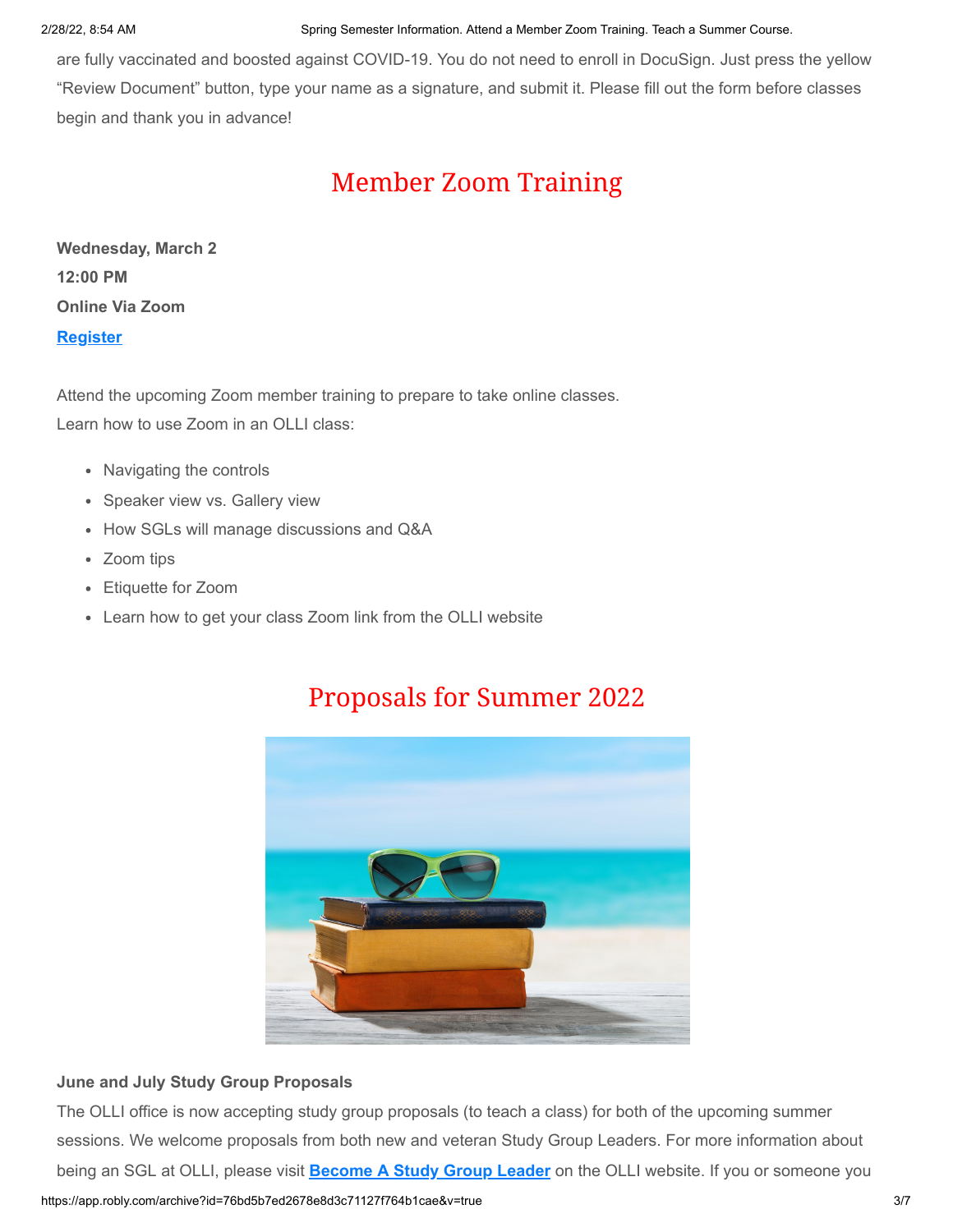know is interested in leading a study group and would like to speak with someone or ask questions, please email **[olli@american.edu](mailto:olli@american.edu)** with your contact information and we will get in touch with you.

To propose a study group, please click one of the links below. **You will need to login with your OLLI username/password or create an account if it's your first time**. We are planning for the summer sessions to be both in-person and online. SGLs select their preference for format on the proposal form. Online and in-person support is offered to SGLs depending on their format.

# **June Minis: June 6-July 1 (classes meet once a week for 4 weeks)**

Proposal form: **[https://www.olli-dc.org/studygroupform](https://olli-dc.org/studygroupform)**

**July Shorts: July 11-15 (classes meet 2-5 times that week)** Proposal form: **<https://olli-dc.org/shortsproposalform>**

**Submission deadline for both sessions: Sunday, April 10.**

# Serendipities

**Dan Moskowitz,** *The Songs of World War II* **Thursday, March 3 1:30 PM Online via Zoom**

Popular music was central to the shared experience of World War II. Even though no central thematic song emerged to come close to the role "Over There" played in World War I, with almost universal radio ownership, widespread use of phonographs (including wind-up ones supplied to US troops overseas), and the practice of playing music in factories, the music of the first half of the 1940s was a pervasive part of the culture.

The government did try to harness popular music for the war effort, working with composers and lyricists to produce tunes like "Any Bonds Today?" and "A Slip of the Lip" and there were a handful of popular songs about military heroics, like "Coming In on a Wing and a Prayer" and "Stars and Stripes on Iwo Jima." But the core of popular music has always been the love song, and it is there that Tin Pan Alley really so effectively refitted its product to the sad fact that he and she could not be together. The popular songs had the men in uniform and, more importantly, the gals back home assuring each other of enduring love and fidelity: "No Love, No Nothing," "I'll Walk Alone," "Saturday Night Is the Loneliest Night of the Year," and so many more.

We'll listen to and watch clips of these songs and many more, and have a chance to share our own memories of hearing these tunes at the time or hearing about them later from an older generation.

*For almost a decade, Daniel B. Moskowitz has led OLLI courses about American popular music. He was too young during World War II to jitterbug to the prevalent swing music, but he does well remember the songs heard so*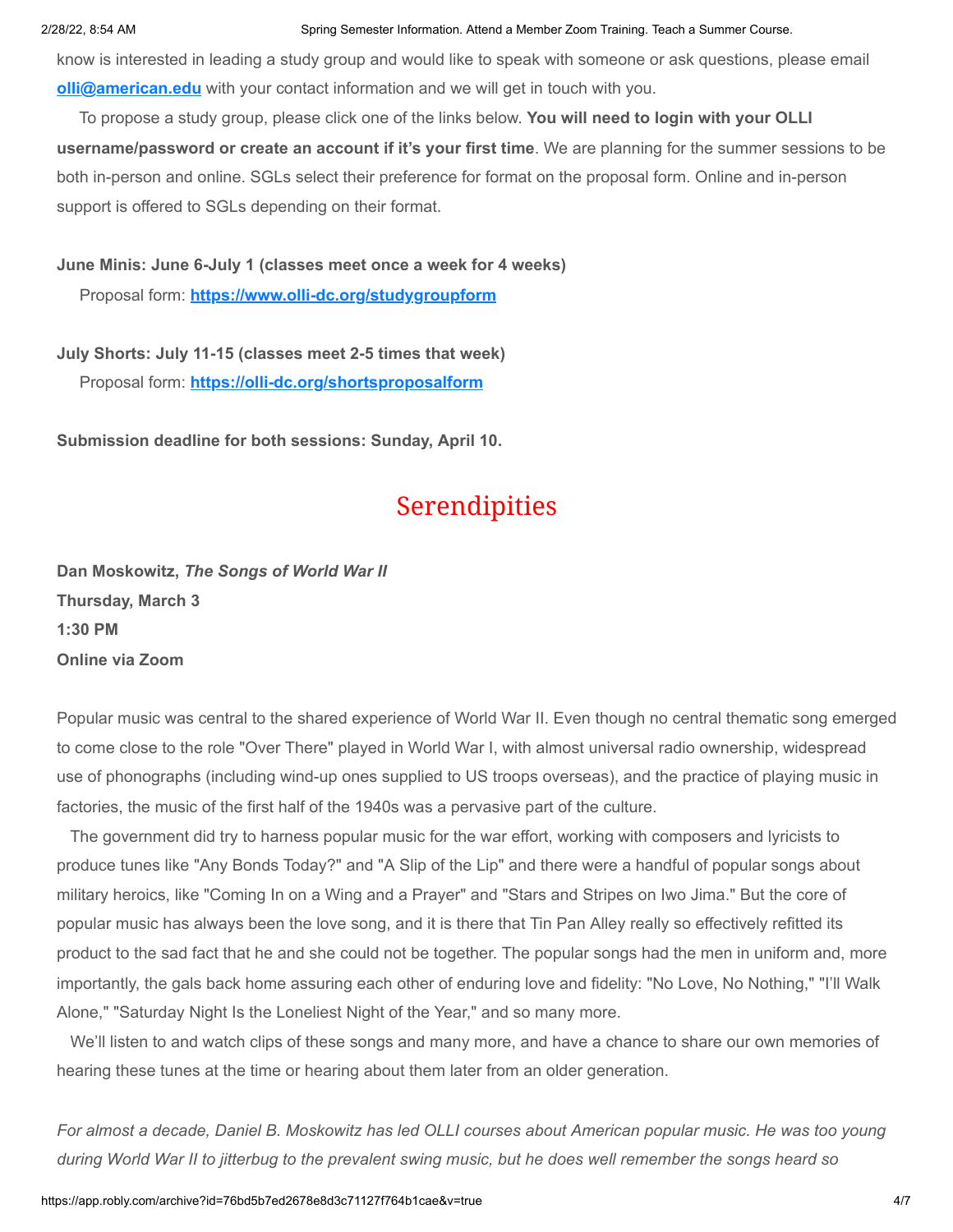*frequently on the radio.*

**Doug Stowell,** *How Does the U.S. Rank Globally? A Top 10 Summary for 2022* **Thursday, March 17 3:30 PM Online via Zoom**

This talk will look at economic factors like GDP, incomes, deductions, the national debt and taxes; global warming, the environment & pollution; energy sources; healthcare costs and outcomes; marriage, divorce & birth rates; education levels & achievement; life expectancy and paid vacations; population trends; an index on religiosity & atheism; a national prosperity index; murder and crime rates; a change readiness index; happiest & most competitive countries; "best" countries ranked; "where" to be born - 2022; et al.. All charts and links to data sources provided to participants. This is year #4 for the compilation of rankings and is the most comprehensive yet!

*Doug Stowell has been an OLLI Instructor at Furman University in Greenville, SC since 2015 and a national instructor since 2018. His career includes: Director of Market Research for the Xerox Corp., U.S. Director for the U.K. firm National Opinion Polling, Ltd. In London, and Senior Consultant with Wirthlin Worldwide Polling in DC. He opened his own firm in 2008 and continues today conducting global consumer issues surveys.*

**No registration is required for Serendipities. The Zoom link will be e-mailed to all those subscribed to the OLLI newsletter the morning of the talk. If you do not receive the newsletter and would like to attend, please e-mail olli@american.edu that morning.**

# Zooms Links and Recorded Classes

### **Zoom Links Available in Member Accounts**

If you accidentally delete the daily e-mail with your class Zoom link, or cannot find it again, you can access the Zoom link for each of your classes by logging into your OLLI member account on the **[website](https://www.olli-dc.org/)**. The first page to come up will be the one that lists your classes. Under each class you will find the Zoom link for that class. Click the link to go into your class at the specified time. *Spring Zoom links will appear closer to the start of the semester.* If you leave this page and need to get back, simply click your name (hyperlinked in blue) at the top of the page. View a **[video tutorial](https://vimeo.com/666099470)**.

#### **Class Recordings**

Most online classes during the February Shorts and Spring Semester are recorded. One of the benefits of taking classes during a particular session is access to all class recordings for that session. **[February Shorts recordings](https://www.olli-dc.org/2022_february_shorts_recordings)** are listed under "Shorts" on the OLLI website. Spring recordings will be listed under "Study Groups." Each day's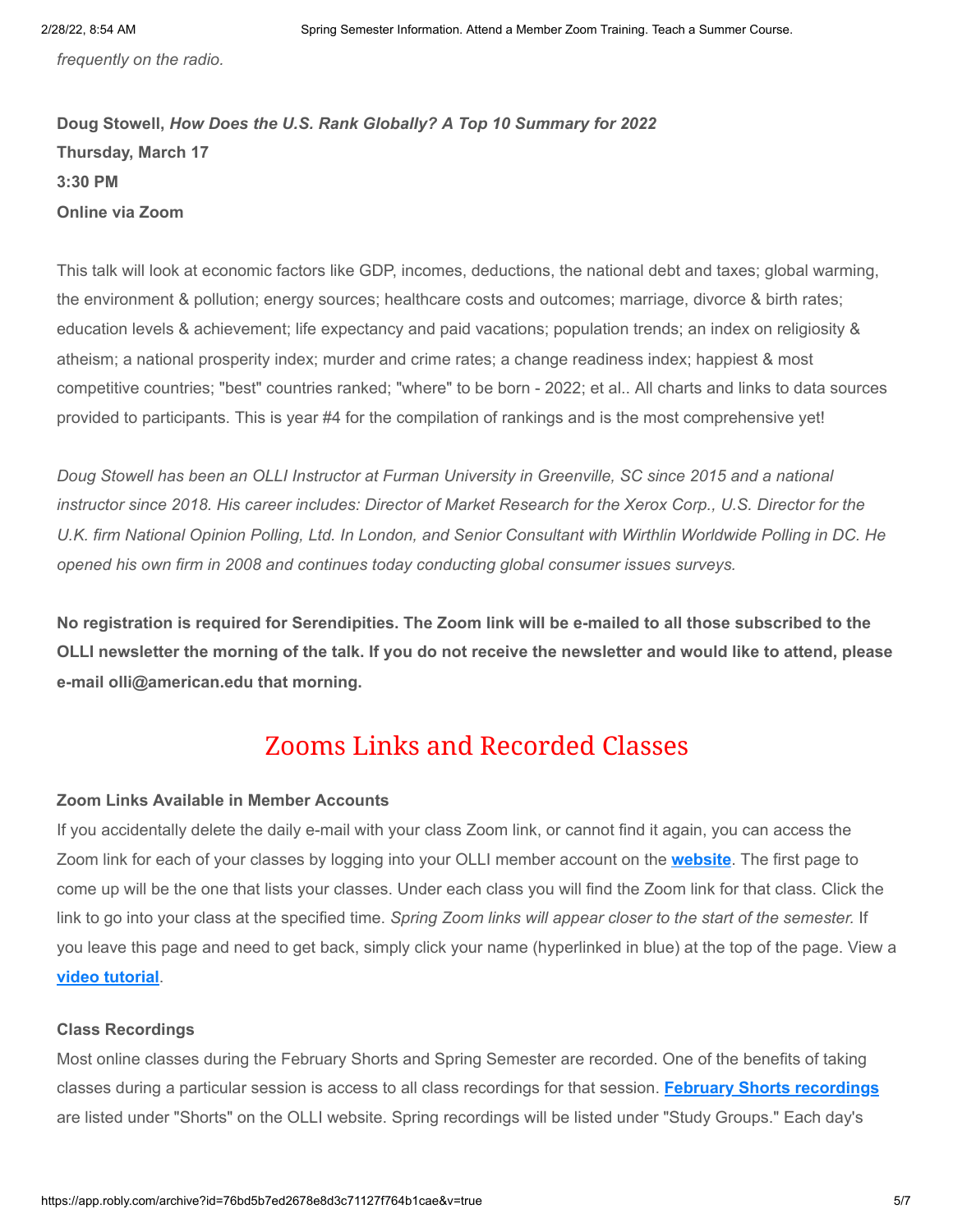recordings are added to the website by 5:00 PM. You must first log in to your member account in order to view the recordings. Recordings are available for viewing up until two weeks past the end of each session.

# AU Library

The AU library is now open again to OLLI SGLs and members. Any OLLI members interested in visiting the library should view to their vaccination policy on the **[library visitor services](https://www.american.edu/library/services/visitors.cfm)** page before arriving.

# American University News & Events

# **Center for Israel Studies**

This spring, American University's Jewish Studies Program and Center for Israel Studies together host a new webinar series of four talks: **["Europe's Jews Before the Holocaust,](https://www.american.edu/cas/israelstudies/europes-jews-before-the-holocaust.cfm)"** thanks to the generosity of the Knapp Family Foundation.

*In Hitler's Munich* **with Michael Brenner Wednesday, March 2 1:00 PM Online** Drawing on a wealth of previously unknown documents, In Hitler's Munich reveals the untold story of how a oncecosmopolitan city became, in the words of Thomas Mann, the city of Hitler. **[Register](https://www.eventbrite.com/e/europes-jews-before-the-holocaust-series-michael-brenner-march-2-tickets-244029467707)**.

# **AU School of Public Affairs**

*Time to Do Things Differently: Getting Beyond Policy Silos to Boost Economic Mobility* **with Julián Castro and Marcia L. Fudge Wednesday, March 2 2:00 PM**

# **Kerwin Hall, Auditorium 1 (T01)**

As communities across the country prepare to receive hundreds of billions of dollars in infrastructure and social services investment, this seminar will engage policymakers and students in conversation about how federal, state, and local governments can work creatively and effectively across policy areas—and avoid old mistakes—to lift Americans out of poverty and strengthen the middle class. **[Register.](https://american.swoogo.com/Castro)**

### **AU Arts**

Home of AU's performing, visual, literary, and media-based arts. **[View the schedule and registration links](https://www.american.edu/arts/)**.

### **AU Museum**

### **Spring Schedule**